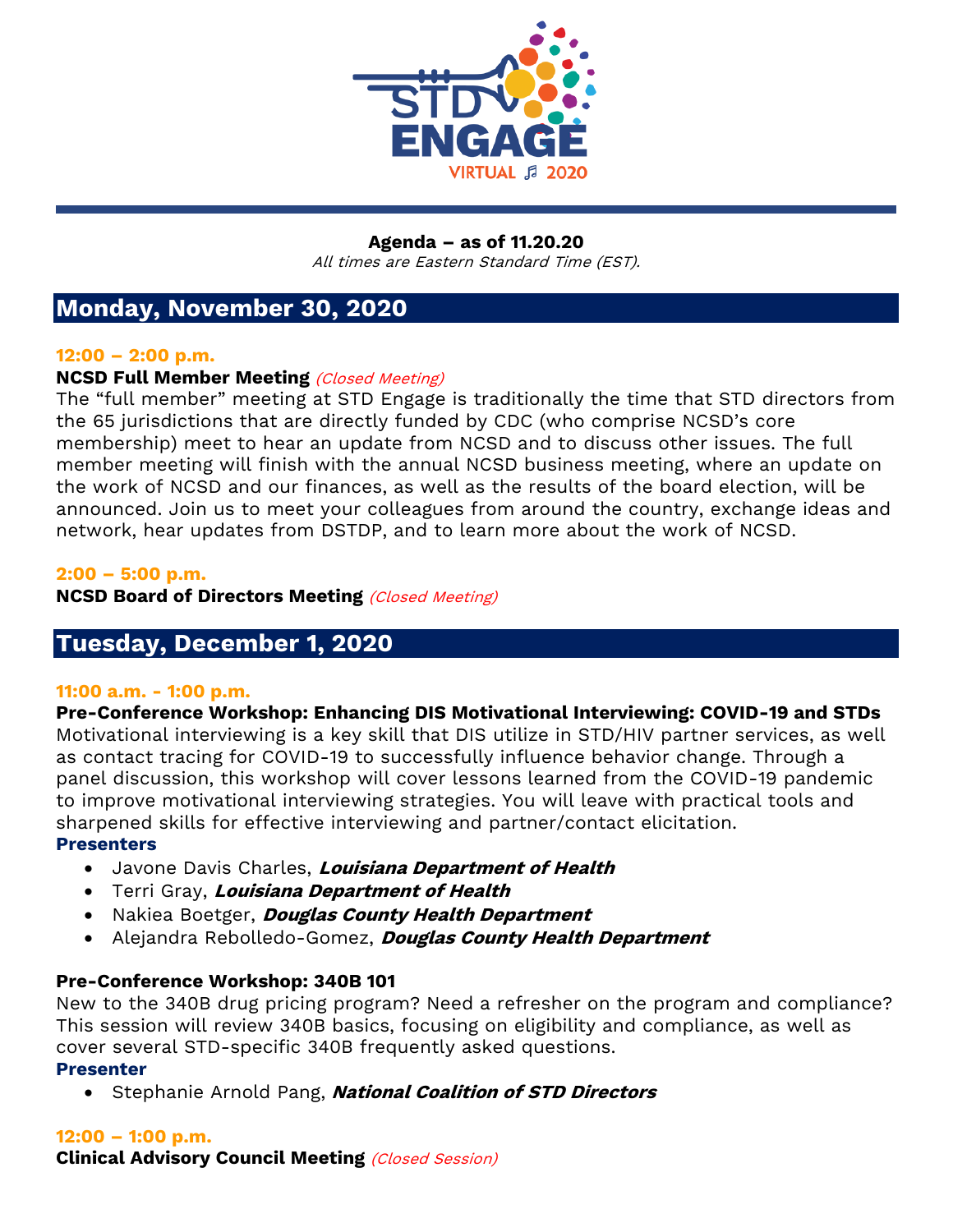### **1:30 – 3:30 p.m.**

# **Pre-Conference Workshop: Clinic+ Connect Community: Resilience, Reinvention and Reimagining Sexual Health Clinics**

Join the Clinic+ Connect Community in exploring the impact of harm reduction clinical guidance on STD care amid COVID-19. We will take a deep dive on the epidemiology surrounding sexual health screening since March 2020. We will also explore the impact of supply chain shortages on sexual health testing supplies and provide an update on NCSD's self-collection testing platform.

# **Pre-Conference Workshop: 340B 201**

Ready to take 340B in your jurisdiction to the next level? This session will go beyond a basic understanding of 340B and provide some examples on how to utilize this program more fully for increasing STD program goals. Speakers will focus on innovative approaches to 340B in STD covered entities, including innovative partnerships, and highlighting the process for submitting a grantee combined purchasing and distribution program to HRSA. **Presenters**

- Stephanie Arnold Pang, **National Coalition of STD Directors**
- Sarah Lee, **Apexus**

# **Pre-Conference Workshop: Unconscious Bias Awareness**

Ascension Worldwide's Unconscious Bias Awareness Training provides participants the skills and language they need to mitigate their biases and have meaningful conversations with their colleagues, supervisors, and direct reports. Additionally, participants will develop an awareness of how first impressions can lead to biased decision making in the workplace and techniques to interrupt that process. Participants will learn practical tools they can use when making decisions about teams, promotions, hiring, and annual reviews. **Presenter**

• CJ Gross, **Ascension Worldwide**

## **4:00 - 5:30 p.m.**

# **Opening Plenary: STDs in a Changing World: COVID-19, Racial Justice, and New Federal Strategic Plans**

Kick off your STD Engage 2020 experience with an inspiring virtual welcome from conference attendees from across the country, hear how the new federal STI strategic plan will impact you, and listen to keynote speeches about how the STD field is contributing to racial justice and health equity, COVID-19 response, and clinical research priorities. Join us for a virtual reception right after the opening session!

## **Presenters**

- David Harvey, **National Coalition of STD Directors**
- Harold Phillips, **Office of Infectious Disease and HIV/AIDS Policy, HHS**
- Dr. Gail Bolan, **Division of STD Prevention, CDC**
- Dr. Ina Park, **University of California, San Francisco**
- Dr. Leo Moore, **Los Angeles County Department of Public Health**

## **5:30 - 7:00 p.m.**

## **Mixology Class: Taste of New Orleans**

As a tribute to our original host city, New Orleans, learn to make a few classic New Orleans cocktails. Recipe list available [here.](https://s6.goeshow.com/ncsd/engage/2020/documents/STD_Engage_-_Mixology_Class_eBook.pdf)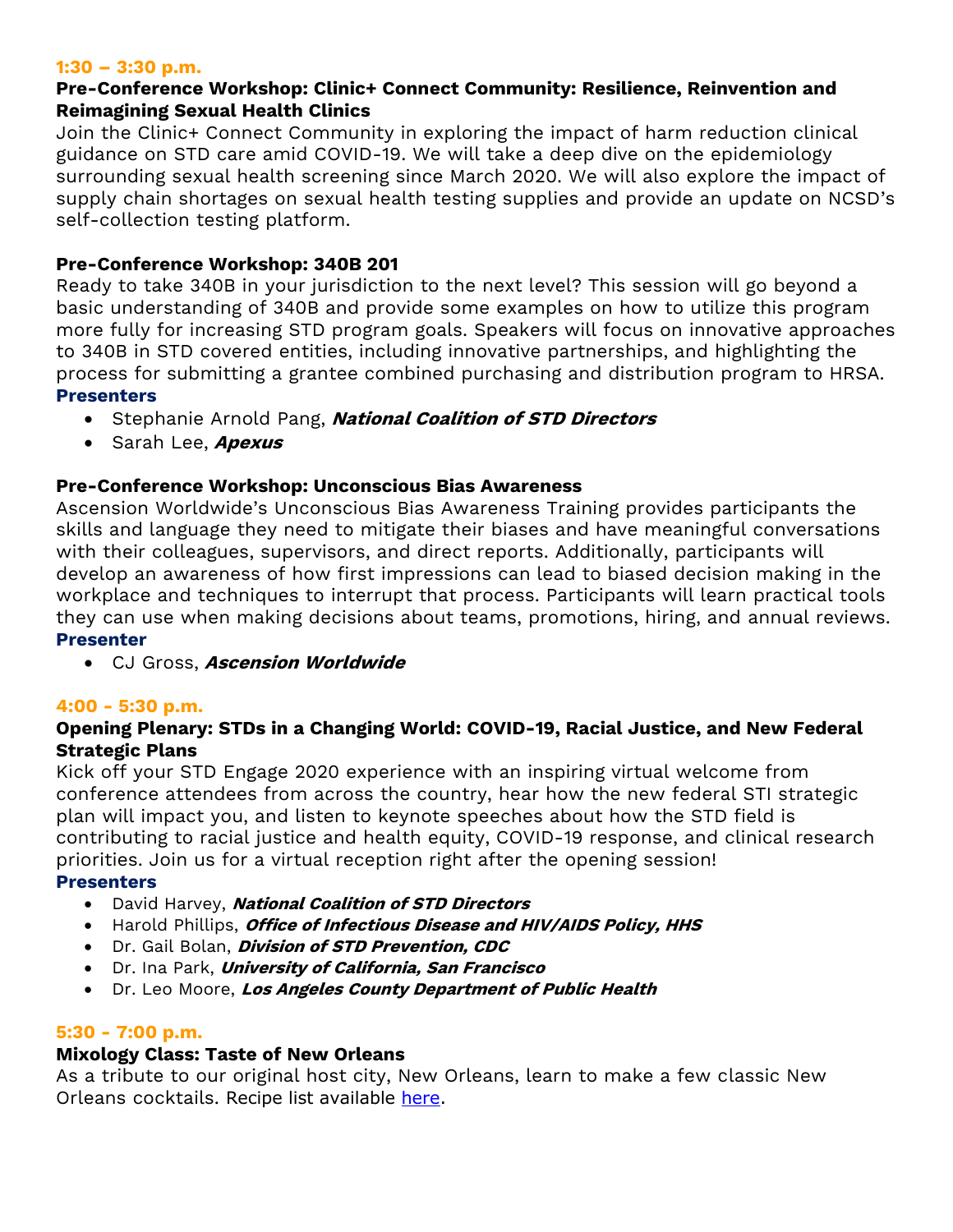**View Session Recordings and Visit Exhibit Hall & Posters.**

## **10:00 - 10:30 a.m.**

**Yoga with NCSD Member, Christina Petsas, Arizona Family Health Partnership**

## **11:00 a.m. - 12:30 p.m.**

# **Plenary Session: Its Time to Embrace At-Home, Self-Collection STI Tests, Or Is It?**

STD directors and clinical leaders are embracing new at-home, self collection STI tests. NCSD will be helping to support these efforts through a new platform. How will it work, what are the pluses and minuses, can STD programs afford to pay for these tests? These and other topics will be covered by our expert panel!

# **Presenters**

- Karen Wendel, **Denver Public Health**
- Tim Menza MD, **Oregon Health Authority**
- Bobbi Van Der Pol, **University of Alabama at Birmingham**
- Antonio Elizondo, **Howard Brown Health**
- Harlan Rotblatt, **Los Angeles County Department of Public Health**

## **1:00 – 2:00 p.m.**

# **Special Session: Election 2020 Re-Cap**

The 2020 Election was one of the most momentous in recent history, with the highest voter turnout in over a century. Attend this live session to hear a re-cap of the election at the federal and state level, what it means for health policy moving forward, and to hear more about the 2021 policy priorities from NCSD and partnering organizations.

# **Presenters**

- David H. Reid, **Brownstein Hyatt Farber Schreck, LLP**
- Emily Felder, **Brownstein Hyatt Farber Schreck, LLP**
- Emily McCloskey, **NASTAD**
- Lauren Weiss, **National Family Planning & Reproductive Health Association**

# **2:00 - 2:25 p.m.**

# **Educating Youth and Increasing Access to Services, a Multisector Collaboration** Live Q&A

A unique partnership formed between a university, clinic, school district, and communitybased organization will demonstrate innovative strategies for addressing STDs among youth and will highlight the power of multi-sector collaborations and community partnerships. Join us as we highlight partnerships and explore how to leverage technology to improve access to sexual health education and services.

# **Presenters**

- Danielle Lewald, **Healthy Start Coalition of Hillsborough County**
- Diane Straub, **Ybor Youth Clinic**
- Lauren Woodward, **Hillsborough County Public Schools**

# **Adapting STD Care: Best Practices for Express Services** Live Q&A

Improving STD clinical care is now more crucial than ever. Join us as we explore best practices on express services, STD prevention, and care at Planned Parenthood and accelerating services in a nurse-led clinic model. **Presenters**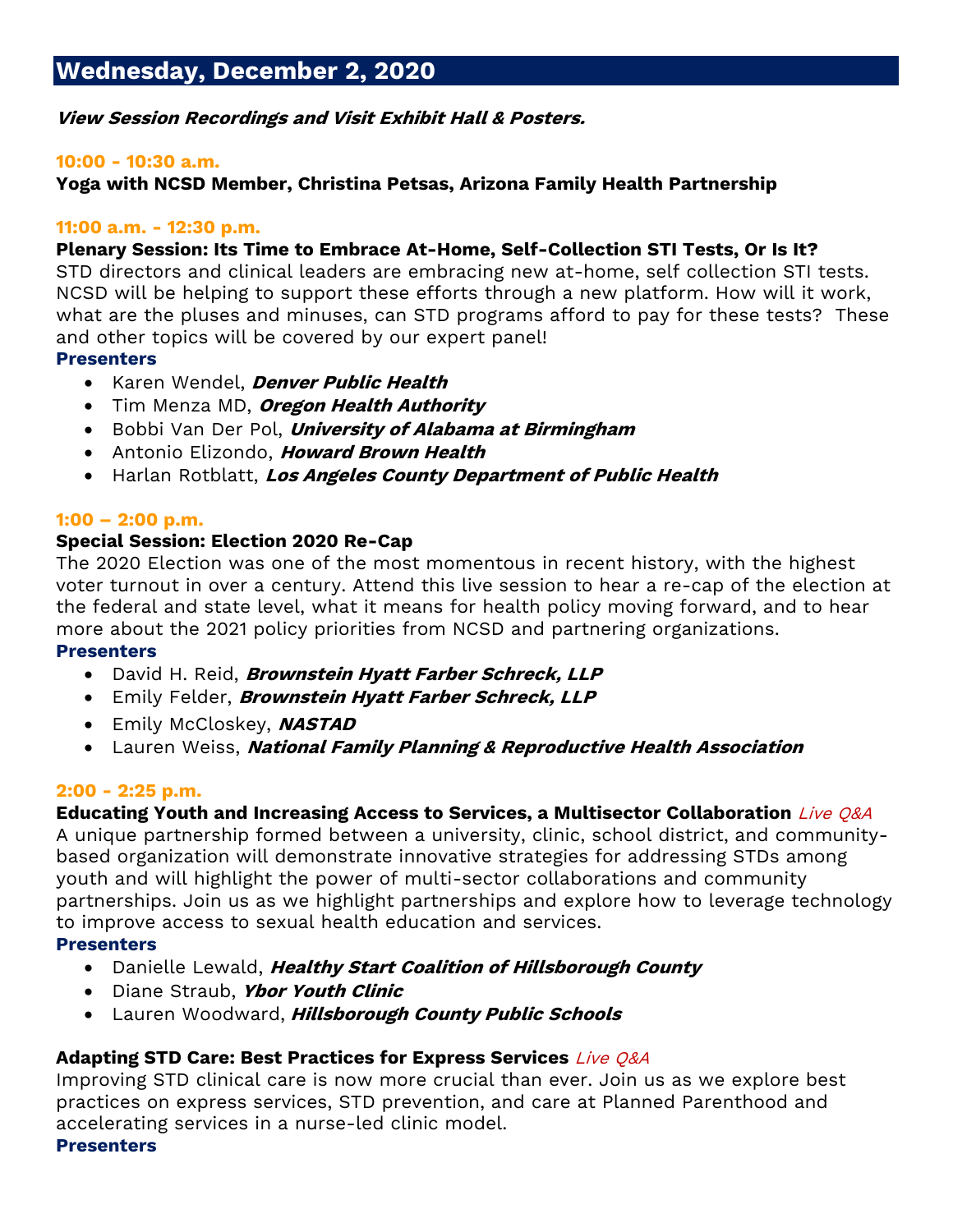- Kate Washburn, **Planned Parenthood Federation of America**
- Jennifer Brumfield, **University of Mississippi Medical Center**

## **2:00 - 3:00 p.m.**

**Special Session: Sponsored by Hologic**



### **2:30 - 2:55 p.m.**

## **Reaching People Where They're At: Sexual Health Communications in a COVID-19 World** Live Q&A

In the ever-evolving landscape of COVID-19, it's more important than ever to reach people with the information they need to make healthier decisions. This session Join us as we discuss the ever-evolving landscape for how people access their health information. **Presenters**

- Susan Gilbert, **Altarum**
- Samantha Kwiatkowski, **CAN Community Health**

# **Leveraging Community Partnerships to Decrease STI Rates Amongst American Indian/Alaska Natives** Live Q&A

American Indian/Alaska Natives (AI/ANs) are disproportionally impacted by STIs, with national surveillance data being reviewed in this session along with Indian Health Service (HIS) area-specific rates. Presenters will discuss the disparity of STIs among AI/AN communities as well as partnerships and community collaboration projects can adress these AI/AN STI rates.

# **Presenter**

• Andria Apostolou, **Indian Health Service**

## **3:00 - 3:25 p.m.**

# **STDs in an Epidemic: Opportunities for Innovation** Live Q&A

COVID-19, the largest global health crisis in 100 years, has further threatened already weakened public health infrastructure. In response, sexual health clinics have innovated in unprecedented ways including self-collect testing and partner elicitation. Join us as we explore how sexual health clinics have innovated in response to COVID-19 to sustain and improve access to sexual health services.

## **Presenters**

- River Pugsley, **Centers for Disease Control and Prevention**
- Liz Gilliams, **Baltimore City Health Department**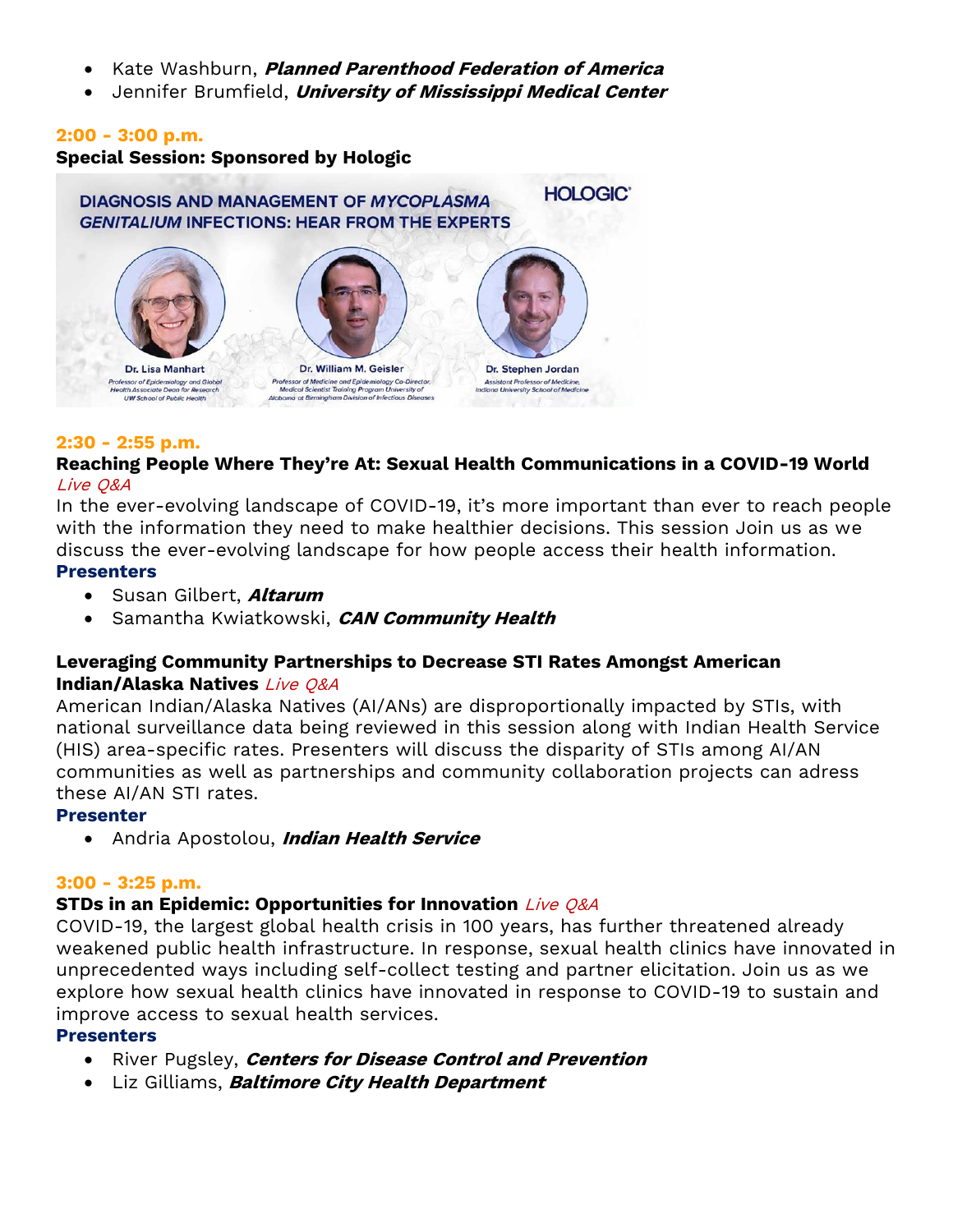# **Looking Ahead: Professional Pathways For DIS** Live Q&A

DIS are highly skilled professionals with knowledge in interviewing, counseling, case analysis, and provider and community engagement. With their experience and skills, DIS often venture to other positions in public health after being a DIS. This session will showcase different pathways that some have taken after being a DIS or DIS supervisor. Come hear about their educational and professional journeys!

# **Presenter**

• Caitlin Hoffman, **Johns Hopkins Bloomberg School of Public Health**

# **3:30 - 3:55 p.m.**

# **Implementing 2020 STD QCS Recommendations** Live Q&A

CDC released its Recommendations for Providing Quality Sexually Transmitted Diseases Clinical Services in early 2020. Join us as we explore how to practically implement the recommendations both in and outside of traditional sexual health service delivery points. **Presenters**

- Rebekah Horowitz, **National Association of County and City Health Officials**
- Jennifer Rogers, **Altarum's National Coalition for Sexual Health**

# **Public Health Responding to the Resurgence of Congenital Syphilis**Live Q&A

Congenital syphilis has resurged as a public health crisis across the country. Addressing this crisis will require the use of surveillance and coordinated efforts between health care providers and public health systems to ensure routine syphilis testing and timely treatment of pregnant people and those of childbearing age. This session will highlight the ways data, provider perspectives, and models for collaboration in various jurisdictions have been utilized to better inform our programmatic response to the return of syphilis as a public health crisis.

## **Presenters**

- Haron Siringi, **Maricopa County Public Health Department**
- Nekeisha Hewitt, **Maricopa County Public Health Department**
- Alejandro Larios Venegas, **Baptist Health South Florida**

# **Bridging the Gaps in STI/HIV Care Among African American Communities** Live Q&A

Join us as we discuss how to identify gaps in STI/HIV care among African American communities. We will review an analysis of health disparities experienced by Black Lesbian/Queer women and girls, and how medical attention has been lacking in this community. Gender differences in screening for STIs amongst African American men will be discussed as well as strategies to consider in working towards health equity. **Presenters**

- Famika Edmond, **Detroit Health Department-HIV/STD Prevention Program**
- Alwyn Cohall, **Mailman School of Public Health**

# **4:00 - 5:15 p.m.**

# **Live Town Hall: Engaging STDs in a New Reality**

Join us for an engaging and lively town hall discussion via Zoom to hear brief expert presentations, followed by live discussion and questions and answers! How has your job changed? What does a Post-COVID sexual health field look like? How has outbreak response changed? Will contact tracing survive COVID? How will NCSD respond to the new reality? These and other important topics will be dissected so warm up your keyboards and live cameras to participate!

## **Presenters**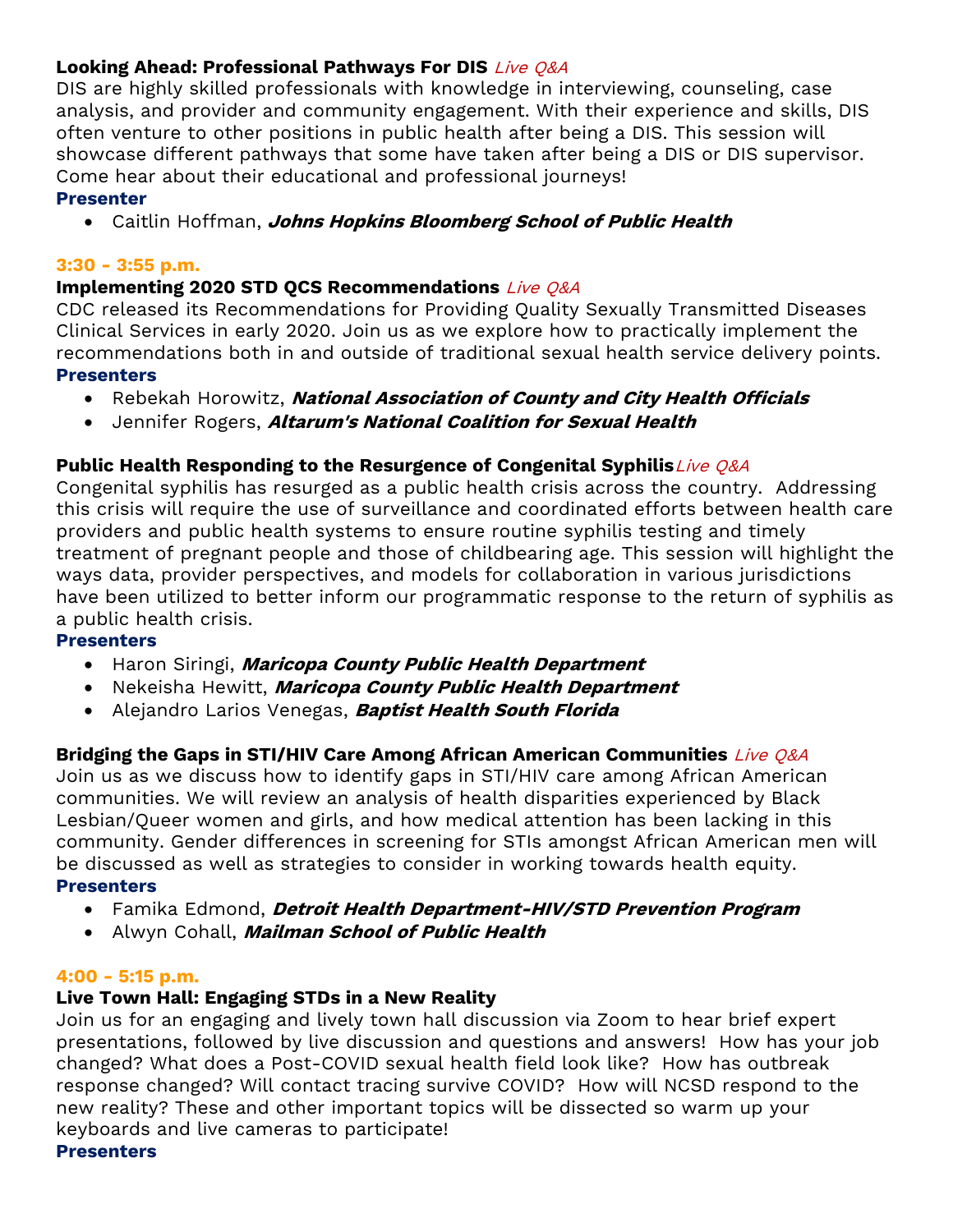- David Harvey, **National Coalition of STD DIrectors**
- Philip A. Chan, **The Miriam Hospital and Rhode Island Hospital**
- Romni Neiman, **CDC COVID-19 Response**
- Kyle Bernstein, **Division of STD Prevention, CDC**
- Chaquetta Johnson, **Louisiana Department of Health**

# **5:30 - 7:00 p.m.**

**Virtual Karaoke**

Sponsored by



# **Thursday, December 3, 2020**

**View Session Recordings and Visit Exhibit Hall & Posters.**

### **10:00 - 10:30 a.m.**

**Yoga with NCSD Member, Madeline Elkin-Aquino, Health Care Education and Training, Inc.**

## **11:00 a.m. - 12:30 p.m.**

## **STD Smackdown: Virtual Partner Services Versus In-Person Connections – Will We Ever Return to the Past?**

Alexa, notify my partners I have an STD! Should our field embrace virtual partner services or as soon as COVID-19 is over, its back to the future? Debators will tackle tele-health, online partner services, at-home testing programs, and what the new era of STD prevention will look like post-COVID.

## **Presenters**

- Courtney Mucklin, **SC Department of Health and Environmental Control**
- Megan Evans, **Utah Department of Health**

## **12:45 – 1:45 p.m.**

# **Special Live Session on Unconscious Bias**

Participants will be provided the skills and language they need to mitigate their biases and have meaningful conversations with their colleagues, supervisors, and direct reports. Additionally, participants will develop an awareness of how first impressions can lead to biased decision making in the workplace and techniques to interrupt that process. Participants will learn practical tools they can use when making decisions about teams, promotions, hiring, and annual reviews.

## **Presenter**

• CJ Gross, **Ascension Worldwide**

## **2:00 - 2:25 p.m.**

# **OMG Did We Just Do That!? - Analyzing the Impact of Changing Syphilis Prevention Progammatic Polices** Live Q&A

This session will cover two case studies of STD prevention programs changing their policies and surveillance system to improve syphilis prevention. An analysis of the impact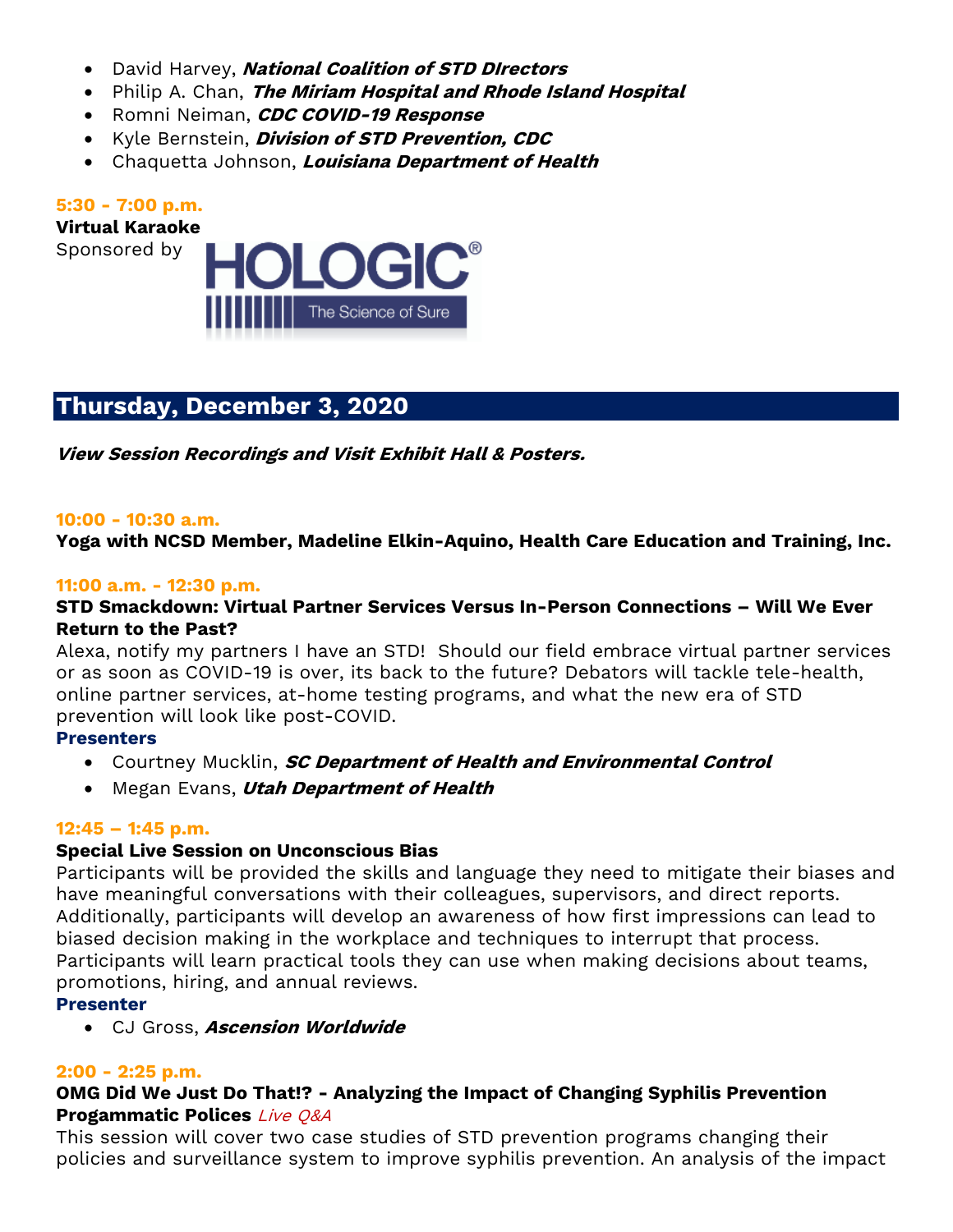of programmatic changes related to DIS case assignment, workforce development, database management and identifiction of gaps through data analysis will be discussed. **Presenters**

- Emily Fussell, **Indiana State Department of Health**
- Jamie Black, **Indiana State Department of Health**
- Simona G. Lang, **Massachusetts Department of Public Health**

# **Egocentric Study of Sexual Networks and Sexually Transmitted Infection Risk in a Military Population** Live Q&A

Military service provides unique opportunities for sexual partnership development. Changes in social networks, geographic relocation, and other bridging opportunities may contribute to the high burden of STIs in the military. This session will cover results from a 90-day sexual partnership inventory that was deployed at five military medical centers to examine the impact of these risk factors on STIs.

# **Presenter**

• Nazia Rahman, **Henry M. Jackson Foundation**

# **COVID-19 and The State of the STD Field** Live Q&A

The COVID-19 emergency response has had significant impacts on STD programs across the county. This session will describe program level disruptions, innovations, and provide recommendations for STD programs to navigate the COVID-19 pandemic and beyond. **Presenter**

- Erin Fratto, **National Coalition of STD Directors**
- Leandra Lacy, **National Coalition of STD Directors**
- Jenny Mahn, **National Coalition of STD Directors**

# **2:30 - 2:55 p.m.**

**Sexual Health Clinics as the Highway: Building Capacity to End the HIV Epidemic** Live Q&A Sexual health clinics and the integral services they provide play a fundamental role in Ending the HIV Epidemic (EHE) plans across the country. Join us as we delve deeper into the role of sexual health clinics as we learn more about how to build capacity in sexual health clinics around EHE priorities including screening, PrEP implementation, and reengaging individuals in care.

# **Presenters**

- Erin Dzuba, **Bell Flower Clinic**
- Chinedu Okeke, **Office of Infectious Disease and HIV/AIDS Policy, Office of the Assistant Secretary for Health, U.S.**
- Sian Elmore, **Health Program Manager**

# **The Art and Science of Adult Learning** Live Q&A

In the workplace we are subject to an endless barrage of training classes and workshops. The goal of which is to acquire or modify existing knowledge, behaviors, and skills. In this session we will examine the principles of adult learning theory, explore techniques to enhance workplace training and the learner experience for instructor-led and virtual training.

# **Presenter**

• Marlene Kincaid, **National Coalition of STD Directors**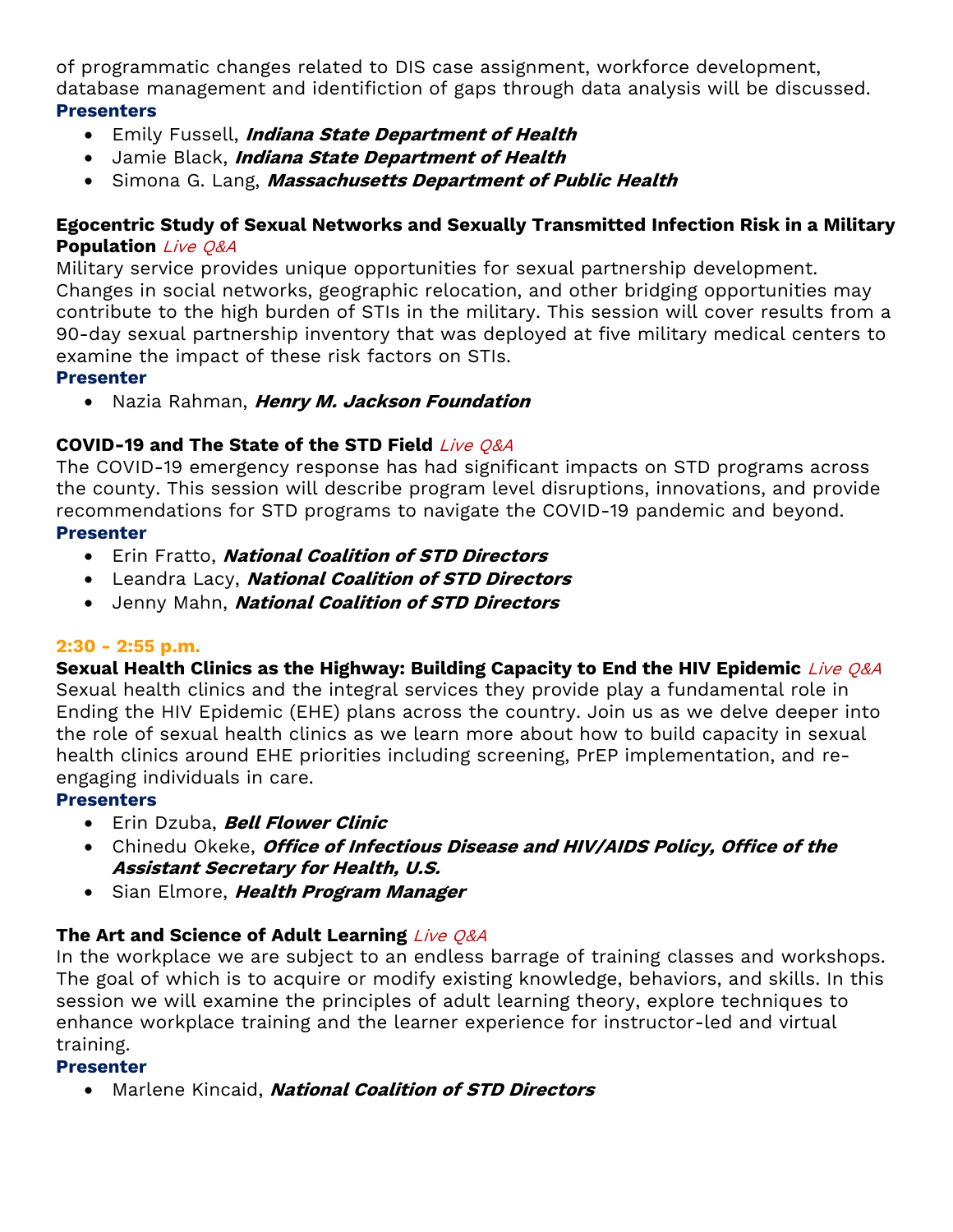## **3:00 - 3:25 p.m.**

## **Show Me the Money! How to Allocate Your Limited STD Resources** Live Q&A

In a time of increasing costs and increasing STDs, how do you spend your limited funds and meet an STD program's goals? Presenters during this session will discuss how to answer this question for DIS resources and for overall STD program budget.

## **Presenter**

• Stephen Kowalewski, **Pennsylvania Department of Health**

## **Sex without the Stigma, Communicating Sex Positivity** Live Q&A

STDs have a long history filled with stigma, shame and embarassment, but it doesn't have to be that way! Join us as we discuss STDs and safer sex within the sex-positive movement and framework. Strategies for STD programs to communicate sex positivity will be highlighted including reframing STD prevention messaging and avoiding perpetuating sexual health and STD stigma.

### **Presenter**

• Megan Stubbs

# **Self-Care and Supervision** Live Q&A

With the current COVID-19 pandemic and heightened visibility of racial injustice and inequities, self-care is important now more than ever. We recognize that many may be experiencing burnout while still trying to maintain their workloads and be responsive to the needs of their communities. Join this session for tips and resources on how to care for yourself and create a culture of self-care at your organization.

## **Presenter**

• Robert George, **Denver HIV Resources**

## **3:30 - 3:55 p.m.**

# **Looking Beyond STDs: Tackling Homelessness and Substance Use Disorders Through a Health Equity Lens** Live Q&A

DIS play an important role serving vulnerable communities, including those experiencing homelessness, food insecurity, mental health issues, and substance use disorders. This workshop will discuss how DIS across the country are reaching these poulations and highlight successes, challenges, lessons learned, and best practices on engaging these communities.

## **Presenters**

- Monique S. Flukers, **Austin Public Health**
- Stephanie Eaton, **Austin Public Health**
- Hermione Hurley, **Denver Prevention Training Center**

# **DIS to the Rescue! Utilizing DIS During Outbreak Response** Live Q&A

Using their expertise in field investigations, partner services, and linking patients to care and treatment, DIS play a crucial role in emergency outbreak response. Not only is this demonstrated during STD/HIV outbreaks across the country, but it has also been highlighted throughout the response to COVID-19 and other infectious diseases. This session will discuss how DIS are involved in outbreak response protocol planning and how their expertise is utilized during outbreaks.

## **Presenters**

- Vance Atha, **Sedgwick County Division of Health**
- Bree Anderson, **Arizona Department of Health Services**
- Jonica Inch, **Arizona Department of Health Services**